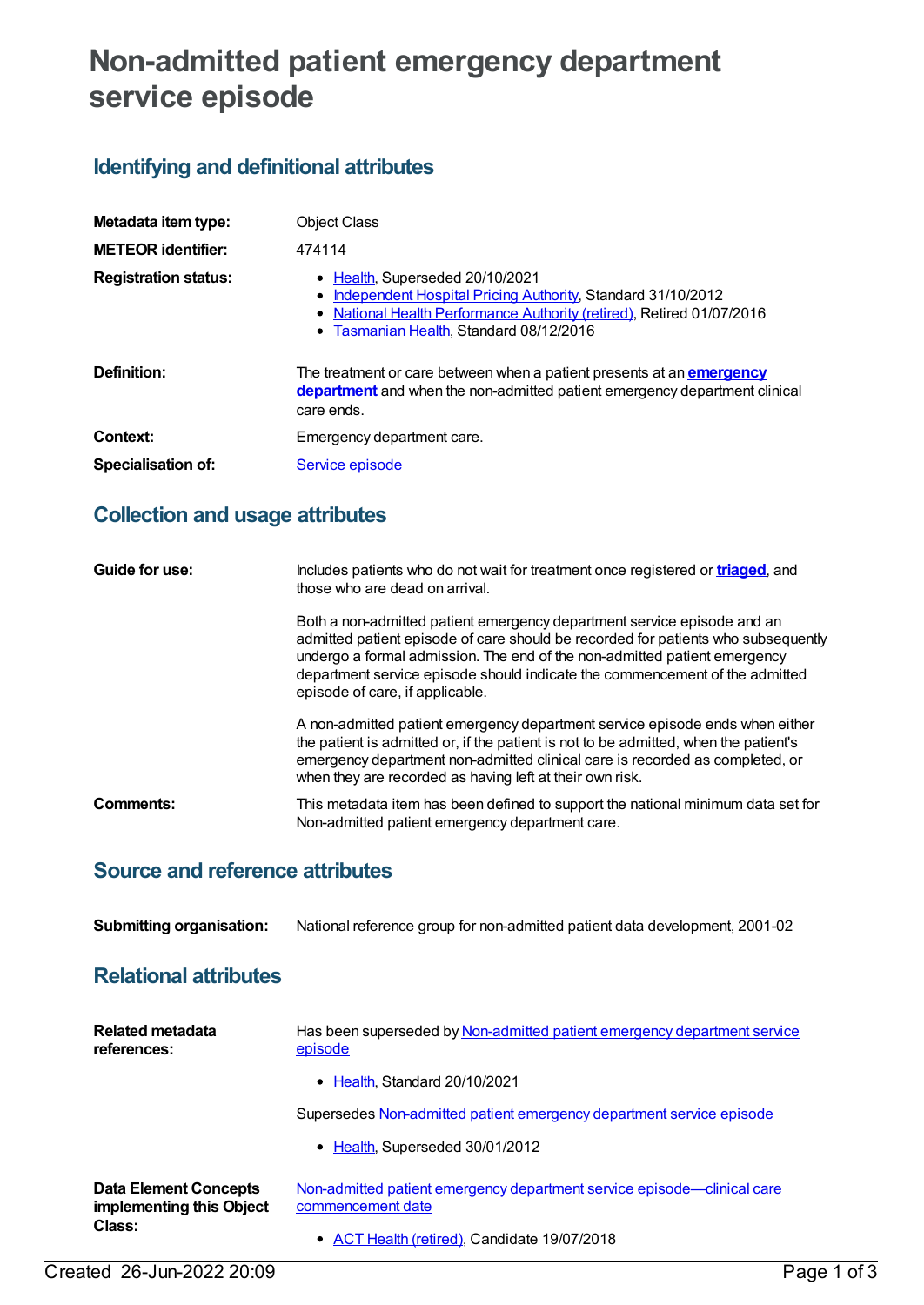- [Health](https://meteor.aihw.gov.au/RegistrationAuthority/12), Superseded 20/10/2021
- [Independent](https://meteor.aihw.gov.au/RegistrationAuthority/3) Hospital Pricing Authority, Standard 01/11/2012
	- [Tasmanian](https://meteor.aihw.gov.au/RegistrationAuthority/15) Health, Standard 27/05/2020

Non-admitted patient emergency department service [episode—clinical](https://meteor.aihw.gov.au/content/474122) care commencement time

- ACT Health [\(retired\)](https://meteor.aihw.gov.au/RegistrationAuthority/9), Candidate 19/07/2018
- [Health](https://meteor.aihw.gov.au/RegistrationAuthority/12), Superseded 20/10/2021
- [Independent](https://meteor.aihw.gov.au/RegistrationAuthority/3) Hospital Pricing Authority, Standard 01/11/2012
- [Tasmanian](https://meteor.aihw.gov.au/RegistrationAuthority/15) Health, Standard 27/05/2020

Non-admitted patient emergency department service [episode—episode](https://meteor.aihw.gov.au/content/474130) end date

- ACT Health [\(retired\)](https://meteor.aihw.gov.au/RegistrationAuthority/9), Candidate 19/07/2018
- [Health](https://meteor.aihw.gov.au/RegistrationAuthority/12), Superseded 20/10/2021
- [Independent](https://meteor.aihw.gov.au/RegistrationAuthority/3) Hospital Pricing Authority, Standard 01/11/2012
- [Tasmanian](https://meteor.aihw.gov.au/RegistrationAuthority/15) Health, Standard 27/05/2020

Non-admitted patient emergency department service [episode—episode](https://meteor.aihw.gov.au/content/474149) end status

- ACT Health [\(retired\)](https://meteor.aihw.gov.au/RegistrationAuthority/9), Candidate 19/07/2018
- [Health](https://meteor.aihw.gov.au/RegistrationAuthority/12), Superseded 20/10/2021
- [Independent](https://meteor.aihw.gov.au/RegistrationAuthority/3) Hospital Pricing Authority, Standard 31/10/2012
- National Health [Performance](https://meteor.aihw.gov.au/RegistrationAuthority/8) Authority (retired), Retired 01/07/2016
- **[Tasmanian](https://meteor.aihw.gov.au/RegistrationAuthority/15) Health, Standard 08/12/2016**

Non-admitted patient emergency department service [episode—episode](https://meteor.aihw.gov.au/content/474164) end time

- ACT Health [\(retired\)](https://meteor.aihw.gov.au/RegistrationAuthority/9), Candidate 19/07/2018
- [Health](https://meteor.aihw.gov.au/RegistrationAuthority/12), Superseded 20/10/2021
- [Independent](https://meteor.aihw.gov.au/RegistrationAuthority/3) Hospital Pricing Authority, Standard 01/11/2012
- **[Tasmanian](https://meteor.aihw.gov.au/RegistrationAuthority/15) Health, Standard 27/05/2020**

Non-admitted patient emergency department service [episode—service](https://meteor.aihw.gov.au/content/474178) episode length

- [Health](https://meteor.aihw.gov.au/RegistrationAuthority/12), Superseded 25/01/2018
- [Independent](https://meteor.aihw.gov.au/RegistrationAuthority/3) Hospital Pricing Authority, Standard 01/11/2012
- [Tasmanian](https://meteor.aihw.gov.au/RegistrationAuthority/15) Health, Superseded 26/05/2020

Non-admitted patient emergency department service [episode—service](https://meteor.aihw.gov.au/content/684861) episode length

- ACT Health [\(retired\)](https://meteor.aihw.gov.au/RegistrationAuthority/9), Candidate 19/07/2018
- [Health](https://meteor.aihw.gov.au/RegistrationAuthority/12), Superseded 20/10/2021
- **[Tasmanian](https://meteor.aihw.gov.au/RegistrationAuthority/15) Health, Standard 26/05/2020**

Non-admitted patient emergency department service [episode—triage](https://meteor.aihw.gov.au/content/474183) category

- [Health](https://meteor.aihw.gov.au/RegistrationAuthority/12), Superseded 05/10/2016
- [Independent](https://meteor.aihw.gov.au/RegistrationAuthority/3) Hospital Pricing Authority, Standard 31/10/2012
- National Health [Performance](https://meteor.aihw.gov.au/RegistrationAuthority/8) Authority (retired), Retired 01/07/2016
- [Tasmanian](https://meteor.aihw.gov.au/RegistrationAuthority/15) Health, Superseded 25/05/2020

Non-admitted patient emergency department service [episode—triage](https://meteor.aihw.gov.au/content/654147) category

• [Health](https://meteor.aihw.gov.au/RegistrationAuthority/12), Superseded 06/09/2018

Non-admitted patient emergency department service [episode—triage](https://meteor.aihw.gov.au/content/684869) category

- ACT Health [\(retired\)](https://meteor.aihw.gov.au/RegistrationAuthority/9), Candidate 19/07/2018
- [Health](https://meteor.aihw.gov.au/RegistrationAuthority/12), Superseded 20/10/2021
- [Tasmanian](https://meteor.aihw.gov.au/RegistrationAuthority/15) Health, Standard 25/05/2020

Non-admitted patient emergency department service [episode—triage](https://meteor.aihw.gov.au/content/474187) date

- [Health](https://meteor.aihw.gov.au/RegistrationAuthority/12), Superseded 25/01/2018
- [Independent](https://meteor.aihw.gov.au/RegistrationAuthority/3) Hospital Pricing Authority, Standard 01/11/2012
- [Tasmanian](https://meteor.aihw.gov.au/RegistrationAuthority/15) Health, Superseded 25/05/2020

Non-admitted patient emergency department service [episode—triage](https://meteor.aihw.gov.au/content/684888) date